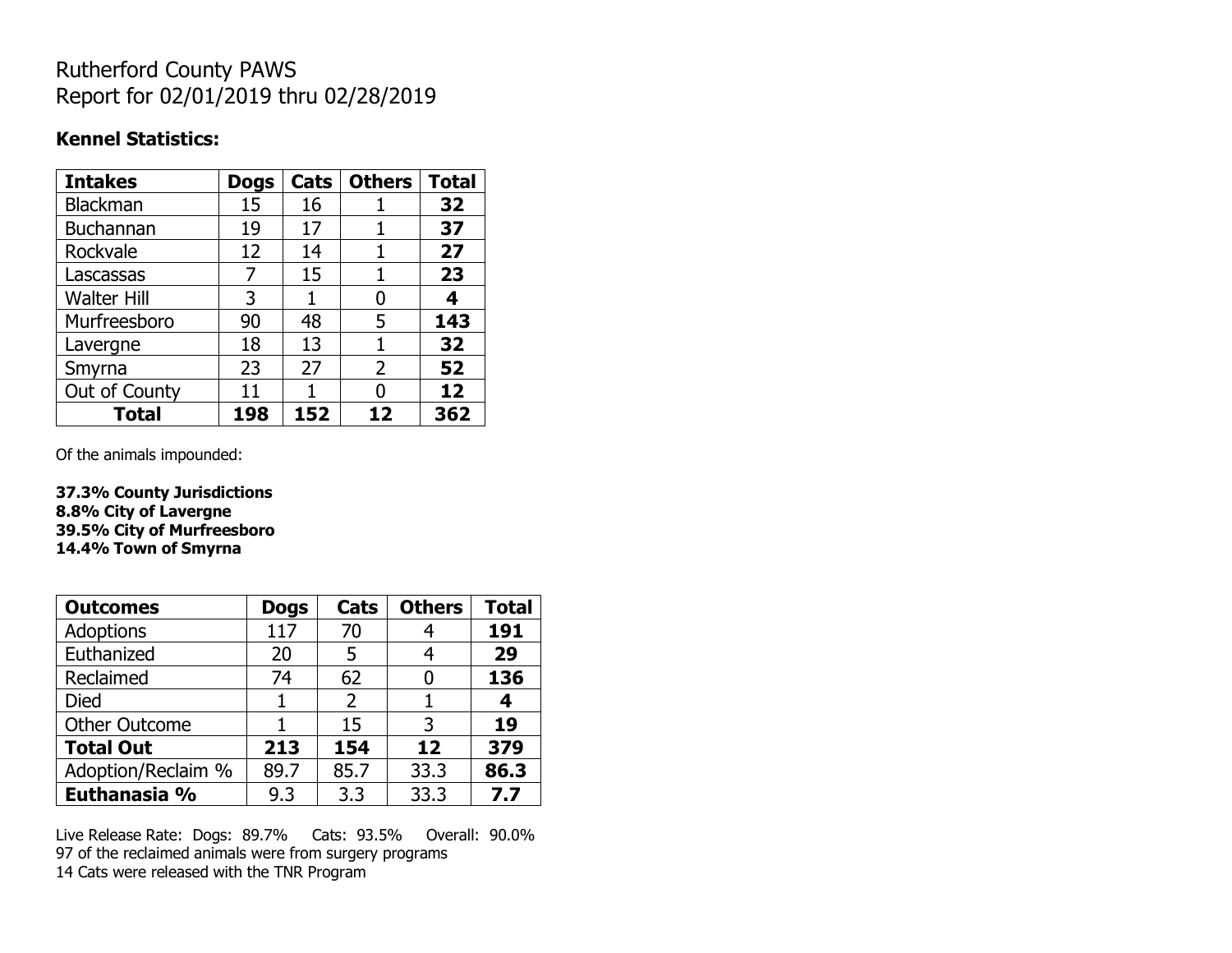Animals left in shelter on 02/28/2019: 68

2023 People visited the shelter looking for a lost /new pet.

1943 Logged calls/voice mails for the month.

## **Activity Report by Jurisdiction:**

| Zones           | <b>Calls Received</b> | Calls Completed |
|-----------------|-----------------------|-----------------|
| <b>Blackman</b> | 169                   | 171             |
| Buchannan       | 126                   | 132             |
| Lavergne        | 196                   | 199             |
| Lascassas       | 94                    | 95              |
| Murfreesboro    | 519                   | 529             |
| Rockvale        | 159                   | 161             |
| Smyrna          | 156                   | 157             |
| Walter Hill     | 75                    | 74              |
| Out of Area     |                       |                 |
| <b>Total</b>    | 1495                  | 1519            |

41.8% County Jurisdictions 13.1% City of Lavergne 34.7% City of Murfreesboro 10.4% Town of Smyrna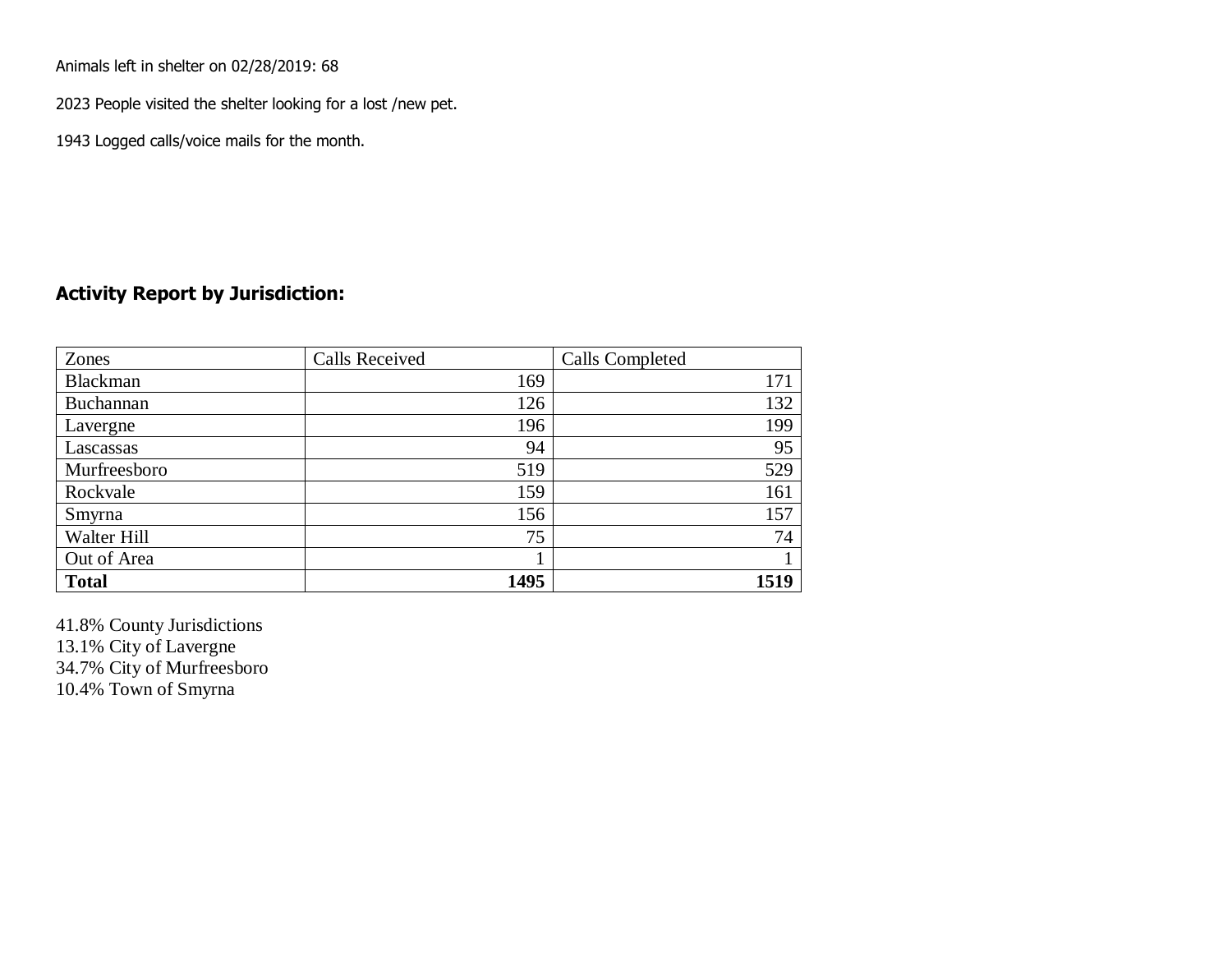### **Mileage:**

| <b>Officer</b> | <b>Miles</b> |
|----------------|--------------|
| 423            | 1500         |
| 424            | 1829         |
| 425            | 1563         |
| 426            | 1888         |
| 427            | 1108         |
| 428            | 1815         |
| 429            | 224          |
| 430            | 801          |
| 437            | 645          |
|                |              |
|                |              |
|                |              |
|                |              |
|                |              |
|                |              |
|                |              |
|                |              |
| <b>Total</b>   | 11373        |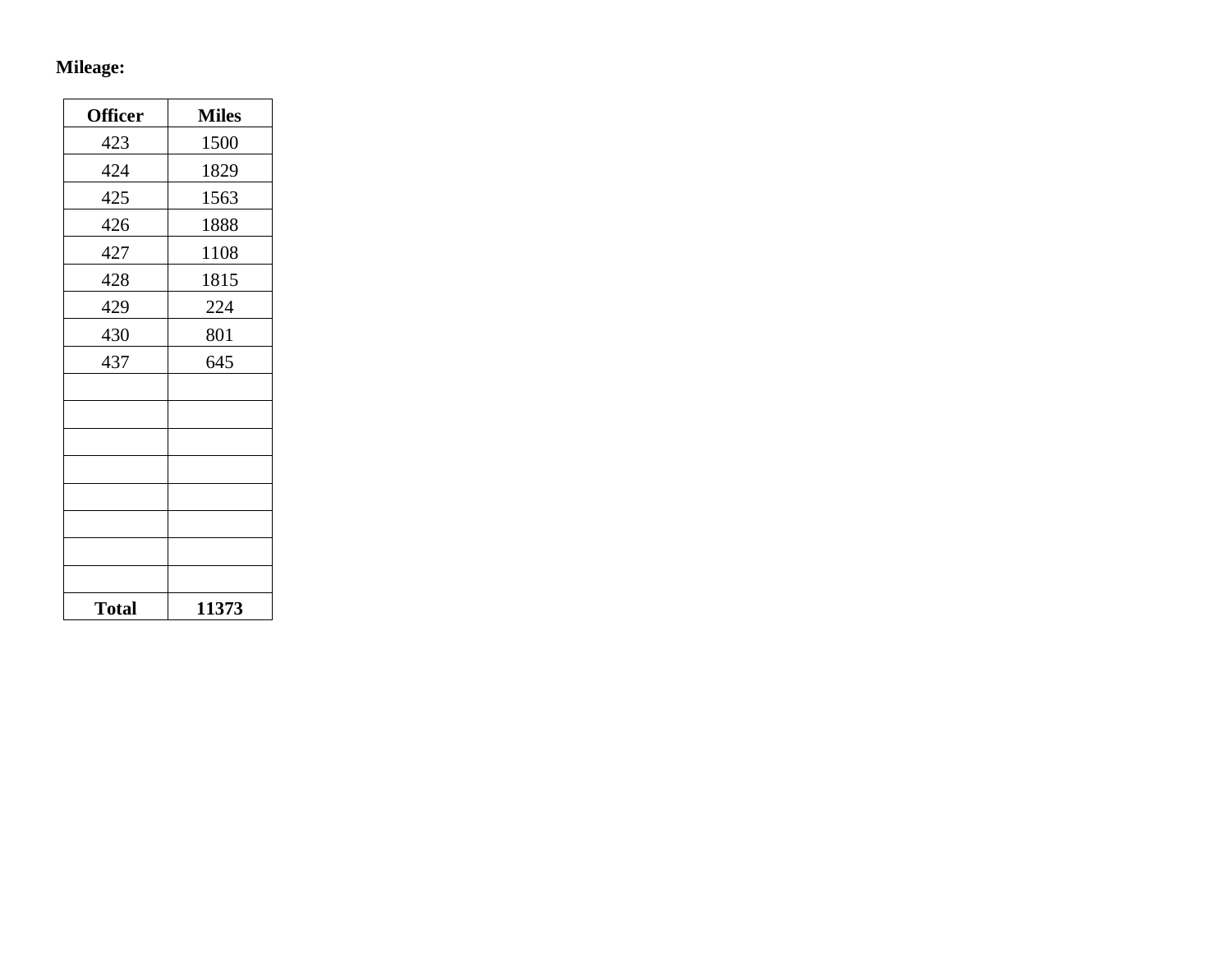# Fiscal Year-to-Date Report 07/01/2018 thru 02/28/2019

#### **Kennel Statistics:**

| <b>Intakes</b>     | <b>Dogs</b> | Cats | <b>Others</b> | <b>Total</b> |
|--------------------|-------------|------|---------------|--------------|
| <b>Blackman</b>    | 159         | 211  | 4             | 374          |
| <b>Buchannan</b>   | 128         | 100  | 10            | 238          |
| Rockvale           | 138         | 178  | 7             | 323          |
| Lascassas          | 101         | 127  | 10            | 238          |
| <b>Walter Hill</b> | 75          | 85   | 2             | 162          |
| Murfreesboro       | 850         | 707  | 45            | 1602         |
| Lavergne           | 211         | 280  | 5             | 496          |
| Smyrna             | 263         | 372  | 15            | 650          |
| Out of County      | 54          | 26   | 0             | 80           |
| <b>Total</b>       | 1979        | 2086 | 98            | 4163         |

Of the animals impounded since July 01: **34.0% County Jurisdictions 11.9% City of Lavergne 38.5% City of Murfreesboro 15.6% Town of Smyrna**

| <b>Outcomes</b>      | <b>Dogs</b> | Cats | <b>Others</b> | <b>Total</b> |
|----------------------|-------------|------|---------------|--------------|
| <b>Adoptions</b>     | 1069        | 1095 | 44            | 2208         |
| Euthanized           | 126         | 138  | 20            | 284          |
| Reclaimed            | 771         | 510  | 5             | 1286         |
| <b>Died</b>          | 10          | 66   | 4             | 80           |
| <b>Other Outcome</b> | 13          | 441  | 25            | 479          |
| <b>Total Out</b>     | 1989        | 2250 | 98            | 4337         |
| Adoption/Reclaim %   | 92.5        | 71.3 | 50.0          | 80.6         |
| Euthanasia %         | 6.3         | 6.1  | 20.4          | 6.5          |

Live Release Rate: 90.8%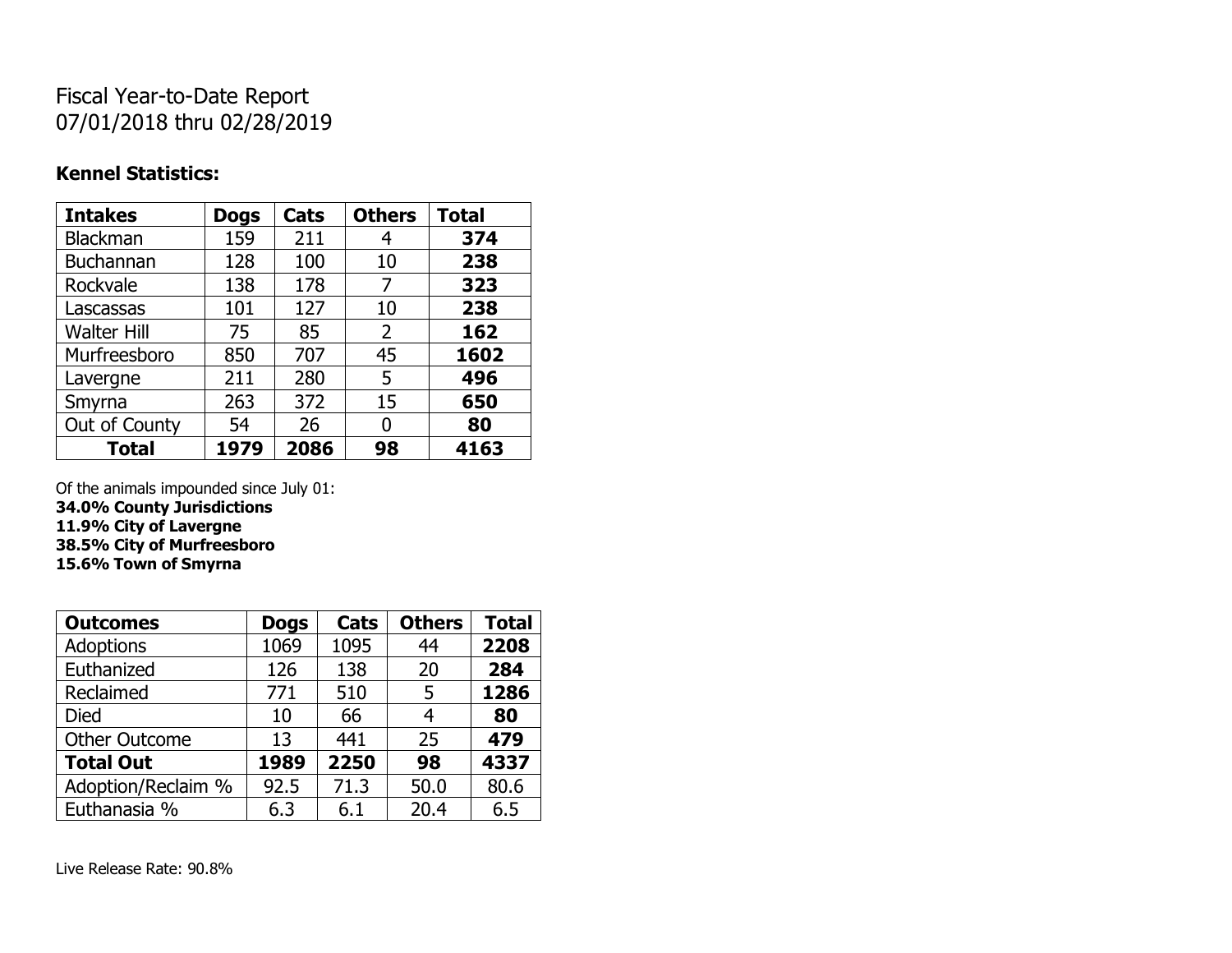20526 People have visited the shelter since July 01, 2018 looking for a lost /new pet.

18769 Logged calls/voice mails since July 01, 2018.

## **Activity Report by Jurisdiction:**

| Zones           | <b>Calls Received</b> | Calls Completed |
|-----------------|-----------------------|-----------------|
| <b>Blackman</b> | 1927                  | 1935            |
| Buchannan       | 1048                  | 1057            |
| Lavergne        | 2321                  | 2328            |
| Lascassas       | 940                   | 941             |
| Murfreesboro    | 4736                  | 4770            |
| Rockvale        | 1267                  | 1274            |
| Smyrna          | 1558                  | 1565            |
| Walter Hill     | 731                   | 733             |
| Out of Area     | 146                   | 145             |
| <b>Total</b>    | 14674                 | 14748           |

41.3% County Jurisdictions 15.8% City of Lavergne 32.3% City of Murfreesboro 10.6% Town of Smyrna